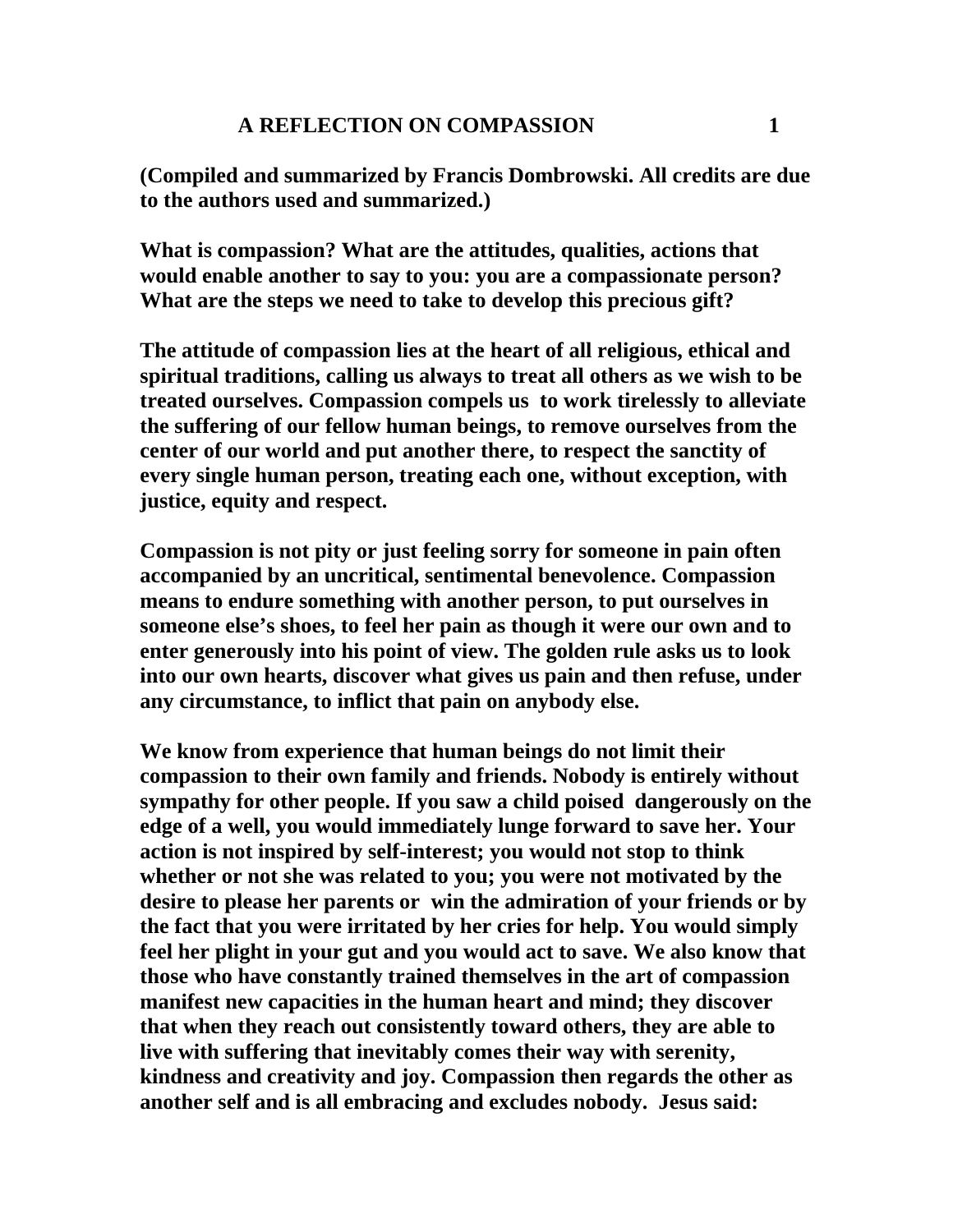**"treat others the way you would have them treat you." Mohammed said: "No one can be a true believer unless he desires for his neighbor what he desires for himself."** 

**What are the steps to grow ever deeper and wider into compassion? We can begin by visioning concentric circles of compassion, starting with ourselves, family, moving out to friends and community, then to your country and finally the globe. We are facing massive, global problems of injustice, hunger, poverty and destruction of our environment and we seem unable to find adequate solutions. We must look at ourselves and all the others with compassion, estimate our strengths and weaknesses and assess our potentials for change.** 

**We begin with Jesus words: "Love your neighbor as yourself." If you cannot love yourself, you cannot love other people either. Compassion is essential to humanity. We have a need to be cared for and to care for others. It is not easy to love ourselves. Were more inclined to criticize ourselves for our shortcomings and failures. How many in our culture are afflicted with eating disorders and addictions that come from selfhatred, fear, inadequacy, feelings of inferiority, helplessness and wanting control. If we cannot accept the reality of our own humanity with its fear, anxieties, anger, hatred selfishness, loneliness, failure, cowardice, sin and guilty, we are like to dismiss, ridicule or minimize the same in others. We all have our character traits, dark sides, upbringing, economic circumstance or the society into which we were born and we have to work hard to change the ill effects of all that has affected our personalities. If we cannot accept our shadow, we are likely to take a harsh view of the darker side of others. If we are not compassionate toward ourselves, we cannot be compassionate toward others.** 

**Suffering is part of life and it is essential to acknowledge our own pain or we will find it impossible to have compassion for the distress of others. Look back on the experiences that have caused you distress in the past: the death of a loved one; moments of loneliness and fear; rejections, betrayals, and failures, hurts. Then send a message of encouragement and sympathy to your self. By remembering your own sorrow vividly, you will make it possible for yourself to feel empathy with others. With compassion toward yourself and with seeing your**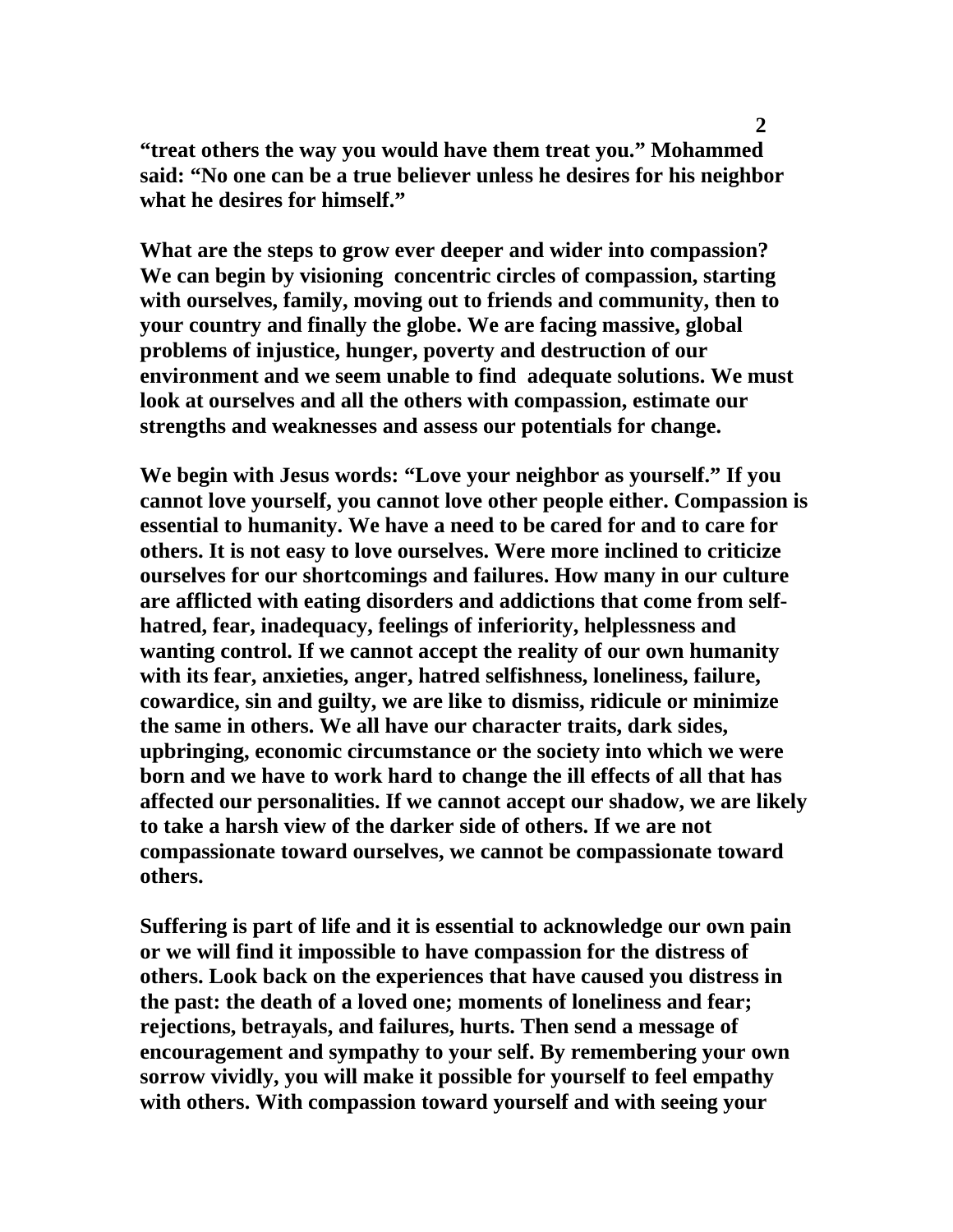**suffering in context and perspective, you become free enough to no longer focus merely on yourself but can now go out to others and see and feel that they too have pain.** 

**Once we realize that we are called to find a way to help ourselves and others to bear the sorrows of life with serenity, creativity and kindness. The next step in this call is to grow in the skill of empathy. When a Christian looks at the crucified Christ, his heart breaks into sympathy and fellow feeling. To make an empathic identification with people whose experiences are entirely different from our own, we need to enter imaginatively into others' lives. Imagination is crucial to the compassionate life. Instead of maintaining ourselves in a state of deliberate heartlessness in order to keep suffering at bay, we should open our hearts to the grief of others as though it were our own. We begin to be compassionate when we cannot bear the sight of another's sorrow. Such an empathic attitude can inspire us to try to alleviate another's hardship.** 

**While it is natural to try to avoid unnecessary grief, we should be aware of our initial reluctance to get involved even emotionally. We don't want to listen to another sad story. We feel we have enough to deal with and so push another's troubles from our mind. We hurry past the homeless person, refusing to allow his plight to disturb our peace. But then it is time to remember that when you were having a bad day, what helped you to get through it – a kind word, a smile, a joke and try to give that gift to another. Take time to listen to another's pain.** 

**We can grow in compassion by recalling a person you like or a person you dislike. Think of their good points, their contribution to your own life; their generosity, courage and sense of humor. Look deeply into their hearts, insofar as you can, and see their pain: the sufferings you are aware of and all the secret sorrows that you will never know. You will then desire them to be free of their pain and resolve to help them in any way you can. Wish for each the joy that you desire for yourself and finally admit that you all have faults, yourself, the person you like as well as the one you dislike. You grow in compassion as you gain the ability to think of others in the same way as you think of yourself.**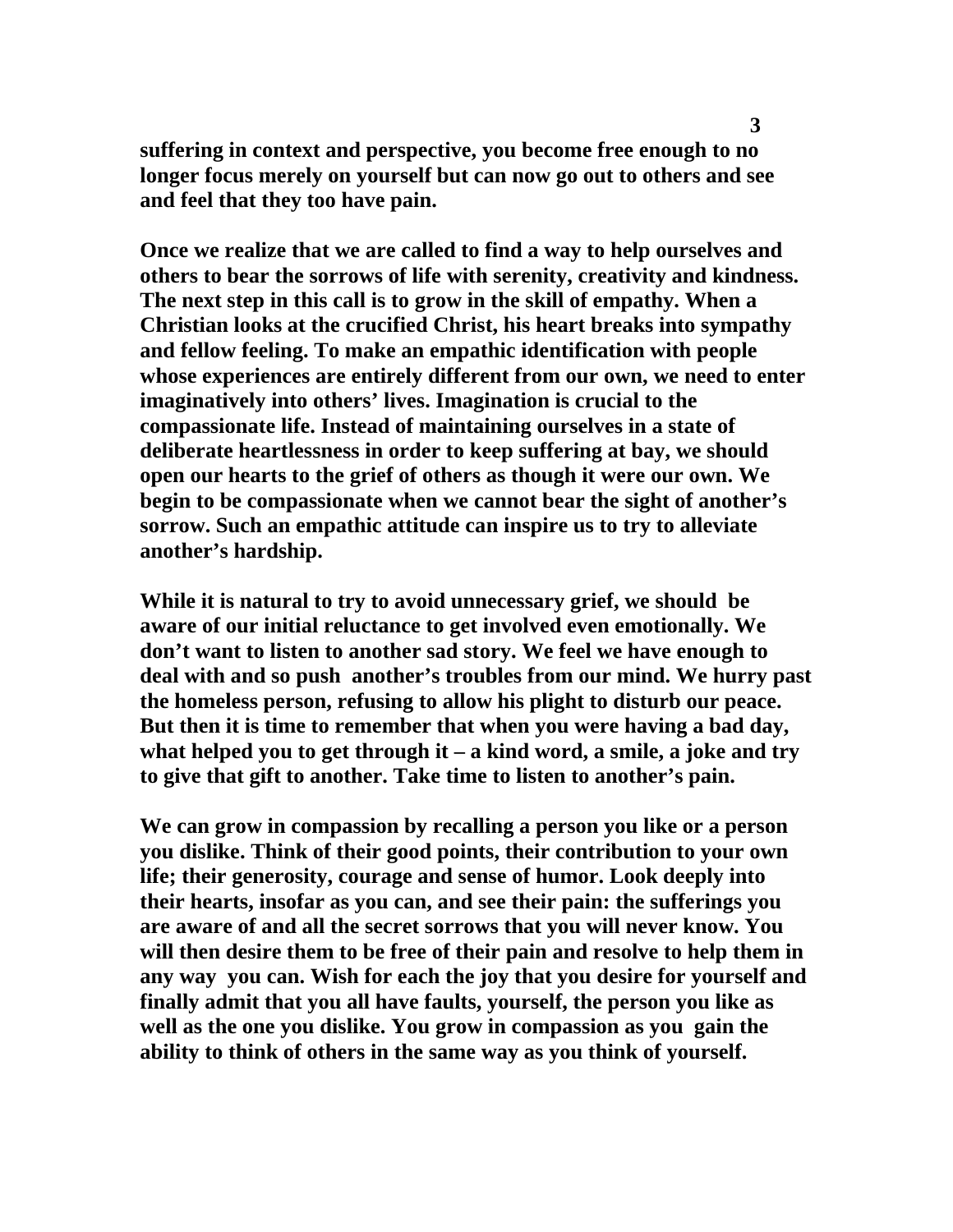**The next important step in a compassionate life is action. One small act of kindness can turn a life around. Think of moments in your own life when somebody went out of his or her way to help you or say a kind word. We remember them and they make our day. We should also consider the effects of the unkind remarks that may seem insignificant to the one who said them but have the power to fester in our hearts for years. Our words and actions have consequences that we could never have foreseen. Mindfulness in dealing with others will urge us to shield others from destructive remarks and actions and encourage us to lighten another's life with acts of kindness and thoughtfulness. Treat others the way you wish to be treated yourself.** 

**Another basic attitude for compassion is how little I know about the other. We need to have an open mind and heart that can make a place for the other. All too often we impose our own experience, beliefs, opinion on others and on events, making hurtful, inaccurate and snap judgments, not only about individuals but about whole cultures. It often becomes clear how little we really know. Deep compassion demands we let go of our self-assurance that makes us identify with one opinion rather than another, become quarrelsome and unkind, say this could not mean that and think we have responsibility to change others to suit ourselves. If we are determined to remain trapped in our own perspective, our own understanding, our own likes, dislikes, comforts and opinions, we will remain not only small and narrow but become judgmental and unkind to others. We need to forget about ourselves for a while, empty our hearts of our self-importance so we can make a place for the other and not distort their experience or reality with our own needs and prejudices. To love means to suddenly realize that somebody else exists, possesses her own world, life experience, need and gift and to learn how to understand, respect, cherish that other. So we must be mindful and look around our immediate circle of family, community, friends, strangers. What do you really know about each and every one of them? What are their deepest fears and hopes? What are their most intimate dreams and feelings?** 

**Another important step in compassion is to learn how we should speak to one another in dialogue. In democratic assemblies citizens learn how to debate, to marshal arguments logically and effectively and to argue their opinion against one another in order to win. Nobody was expected**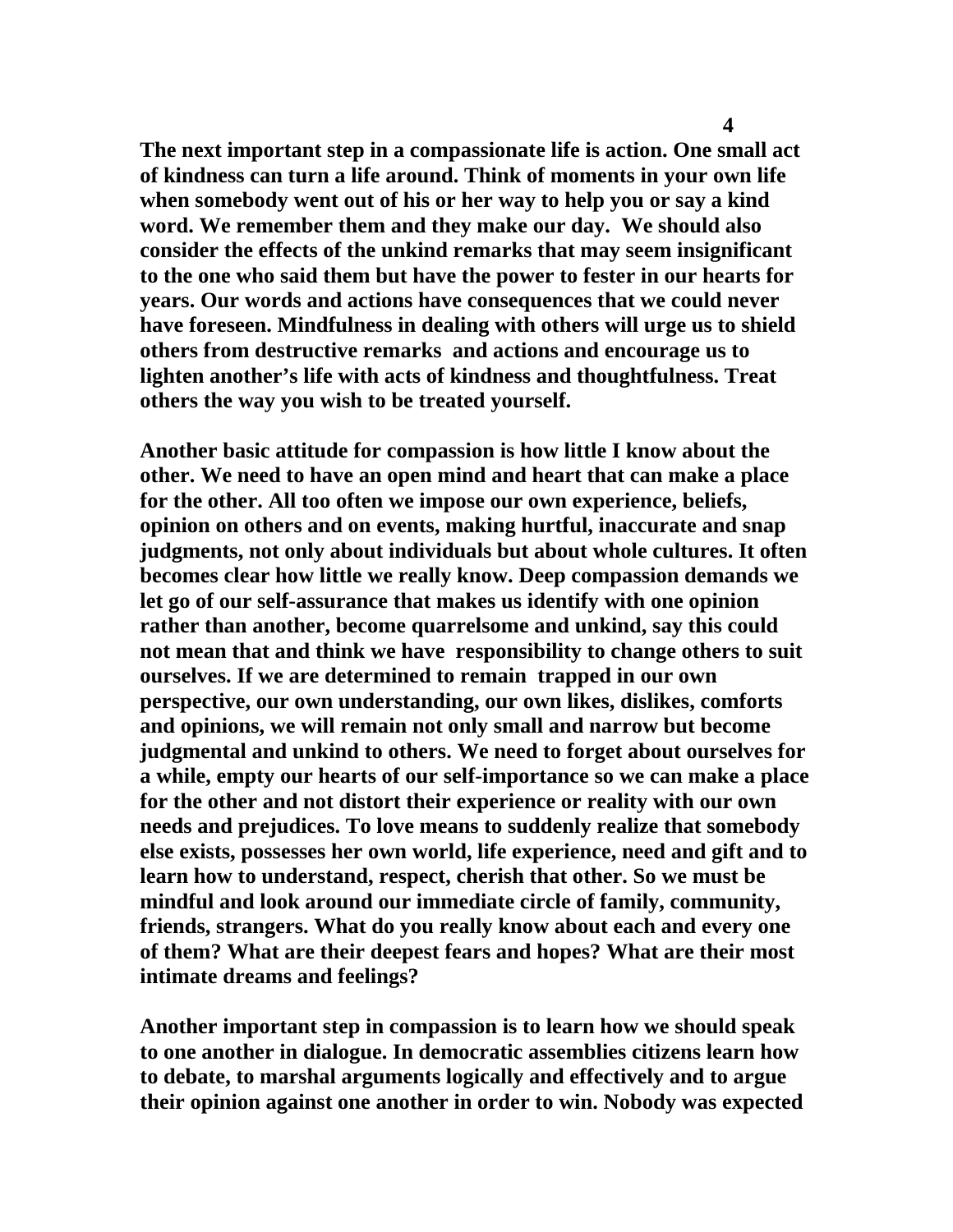**to change his mind or be converted to the other side. This is not the way to compassion. With compassion one enters empathetically into the other's viewpoint or experience. True dialogue is a spiritual exercise designed to create a profound change in the participants. In the first place its purpose was that each person should understand the depth of his ignorance and nobody must be pushed into a position about which he feels uncomfortable or on the defensive. Each participant should make a place for the other in his mind, listening intently and sympathetically to the ideas of his partners in dialogue and allowing them even to unsettle his own convictions. In return, they would permit their minds to be informed and changed by his contribution. Compassionate dialogue suggests that if one person feels there is nothing dearer to himself than himself and his own ideas, he should realize that everybody else feels exactly the same. A person who loves the self should not harm the self of others says Pasenadi. Genuine dialogue starts from where people actually are rather than where we think they ought to be. Our questions should lead to personal insight for each other. We have to decide whether we want to win an argument, show our viewpoint is better or seek the truth and be ready to change our views if the evidence is sufficient or at least just listen to become aware of the underlying message, to hear the pain or fear that surfaces in body langue, tone of voice and choice of imagery. And in listening we need to find the meaning by considering the context, the background out of which someone speaks. When we hear a statement that at first seems odd or false, we try to find a context in which it makes sense, because we want to understand what is being said. In this effort it is important to realize that the speaker shares the same humanity as yourself and even though your belief systems may differ, you both are seeking some meaning. We need to find the truth in each other's hearts. We cannot hold our beliefs so exclusively that we disbelieve all the rest; otherwise we will lose much good and fail to recognize the real truth. God is not limited by any one creed.** 

**So when we are about to criticize another nation or religion, we need to catch ourselves and ask whether our own country or religion ma have been responsible for a similar abuse in the past. As we develop concern for everybody we are seeking a more objective overview that sees the situation as a whole. This means an awareness of prejudice,**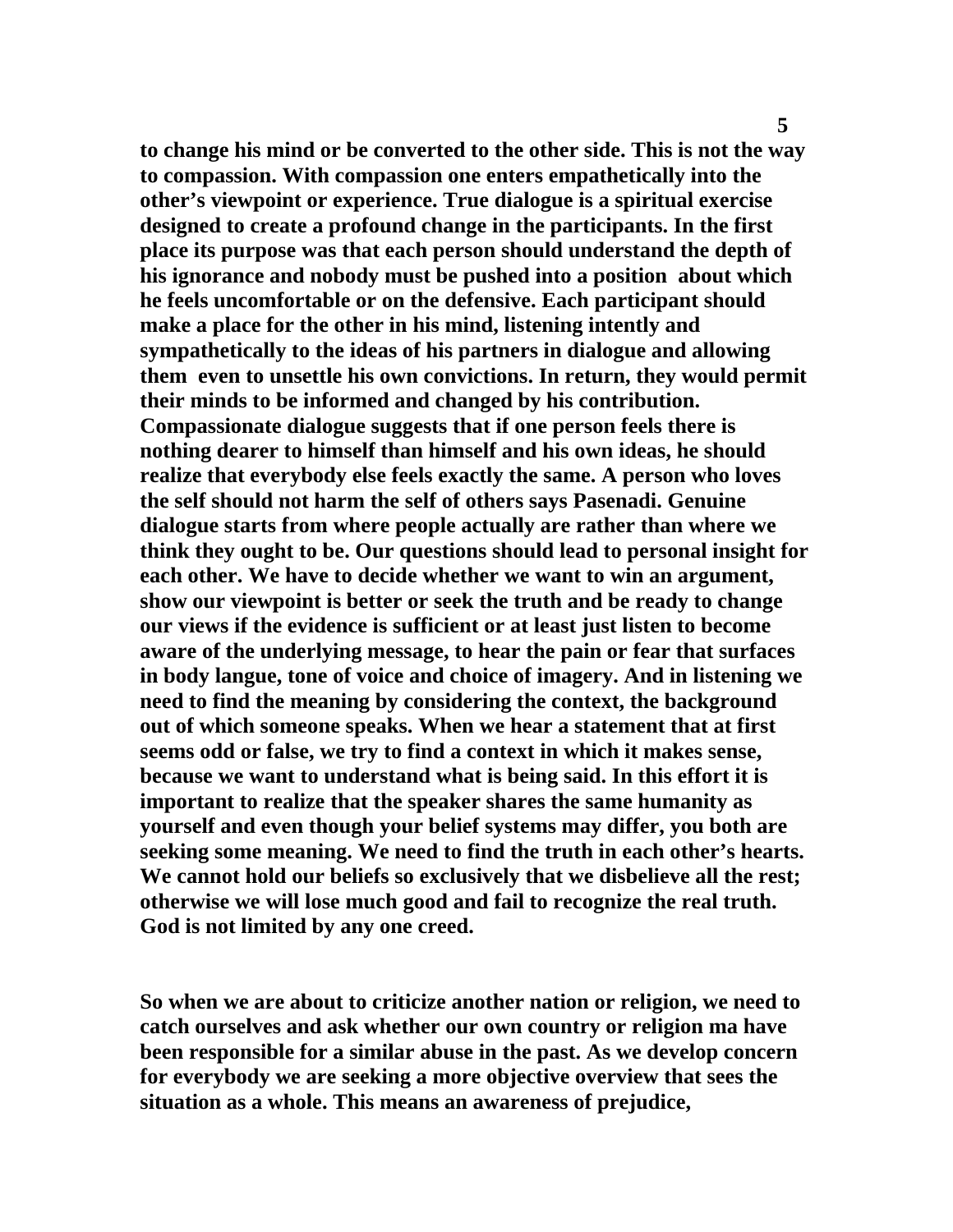**preconceptions, attachments, and blind spots that can cloud our understanding. We cannot be compassionate without being accurately informed on our own history as well as that of the other.** 

**With an empathic understanding of the context, we will find that we can imagine ourselves, in similar circumstances, feeling and thinking the same with some of their frustration, humiliation and despair. We have to see where people are coming from and in this way broaden our perspective and make place for the other. As we develop a compassionate heart we should feel an increasing sense of responsibility for the suffering of others and resolve to do everything we can to free them from their pain. Compassion comes to its height and depth when we can look into another's face and see ourselves. In the end we are one and the same beyond our secondary conditions. So treat others the way you want to be treated yourself. Everyone is in some pain and we are not alone in our suffering. We come to be unable to bear the sight of another's sorrow so that we feel it almost as intensely as we feel our own. So instead of steeling ourselves against the intrusion of other people's pain, we should regard our exposure to global suffering as a spiritual opportunity. Make a place for the other in your life, develop concern for everybody in some way, make a difference in the life of another and do not allow yourself to feel paralyzed by the immensity of global misery. You do not have to rush off to foreign parts. Suffering is not confined to distant parts. Take time to look around your world. You may find that you are now more sensitized to the sorrow that is present wherever you look. You will recognize the signs of poverty, loneliness, grief, fear and desolation in your own city, your own community your own family. And do not run away but choose your mission, your action. There is a need that you, and only you, can fulfill.** 

**When the disciples allowed a stranger to enter their minds and let his ideas find a home there, they felt their hearts burned within them. When they arrive at their destination, they beg their new friend to stay the night with them The moment of recognition comes when the stranger breaks bread and they understand that all the time they have been in the presence of the Christ. We will glimpse the risen Christ not only in the Eucharist and the study of Scripture but also when we reach out to the stranger. We may find that if instead of backing away from the stranger and rejecting his insights, we allow him to change our**